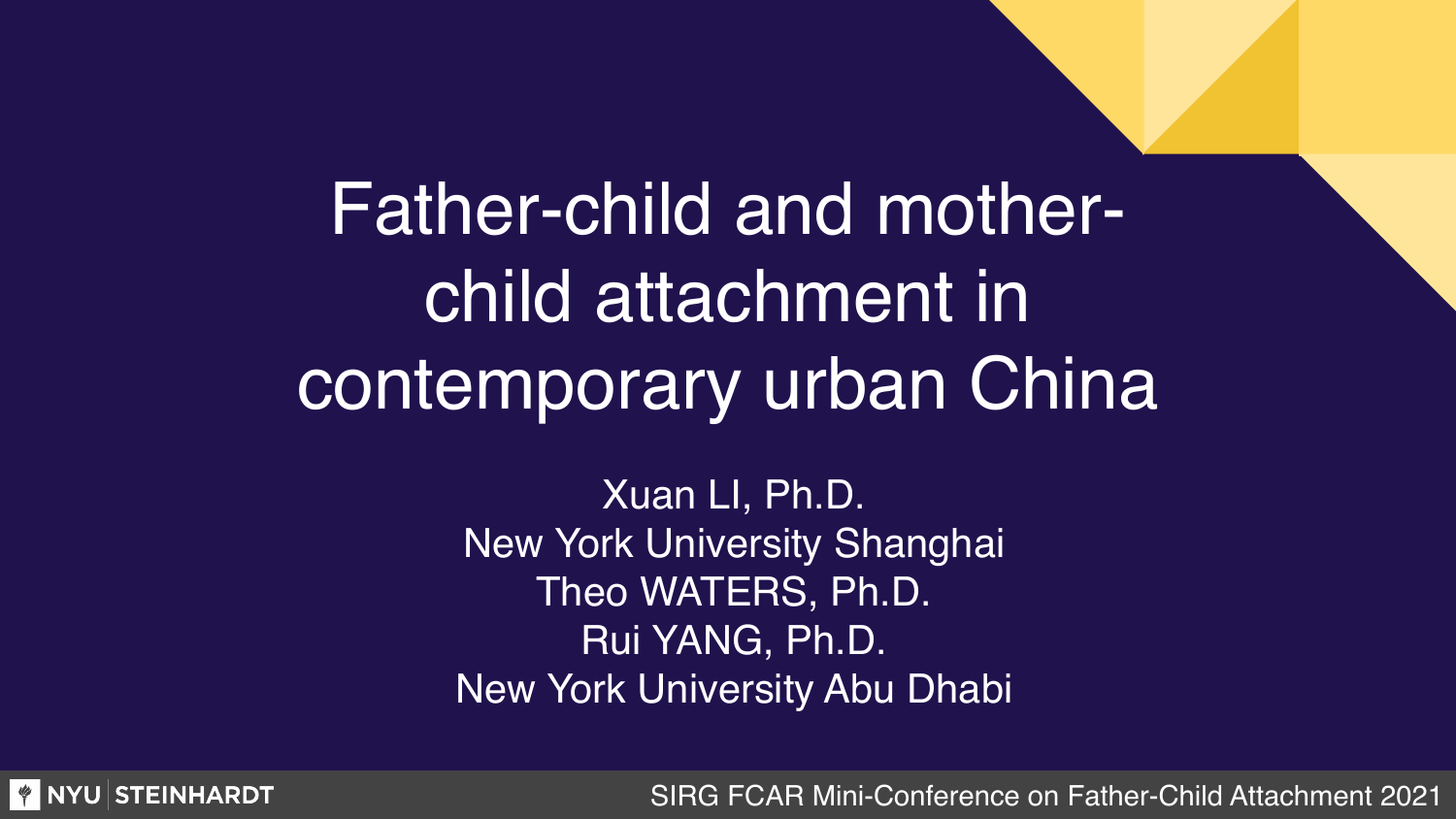## **Chinese Fathers: Past and Present**

### **Traditional Confucian fathers**

- Low emphasis on father-child emotional attachment
- A strict yet benevolent educator, disciplinarian, moral role model who is distant from day-to-day care
- Withhold expression of warmth, especially in father–son dyads



### **Demographi c shift Neoliberal economy**

### **Western parenting / gender ideals**

**Family revolution**



### **Contemporary Chinese fathers**

- Strong motivation for parent-child intimacy and emotional bond
- Urban fathers readily praise their preschoolers/ grade schoolers for good behavior during play and everyday life (Li & Li, 2019; Y. Xu, 2010)
- Urban and rural fathers of older children display affection in diverse ways (Li, 2020b)

**WINYU STEINHARDT**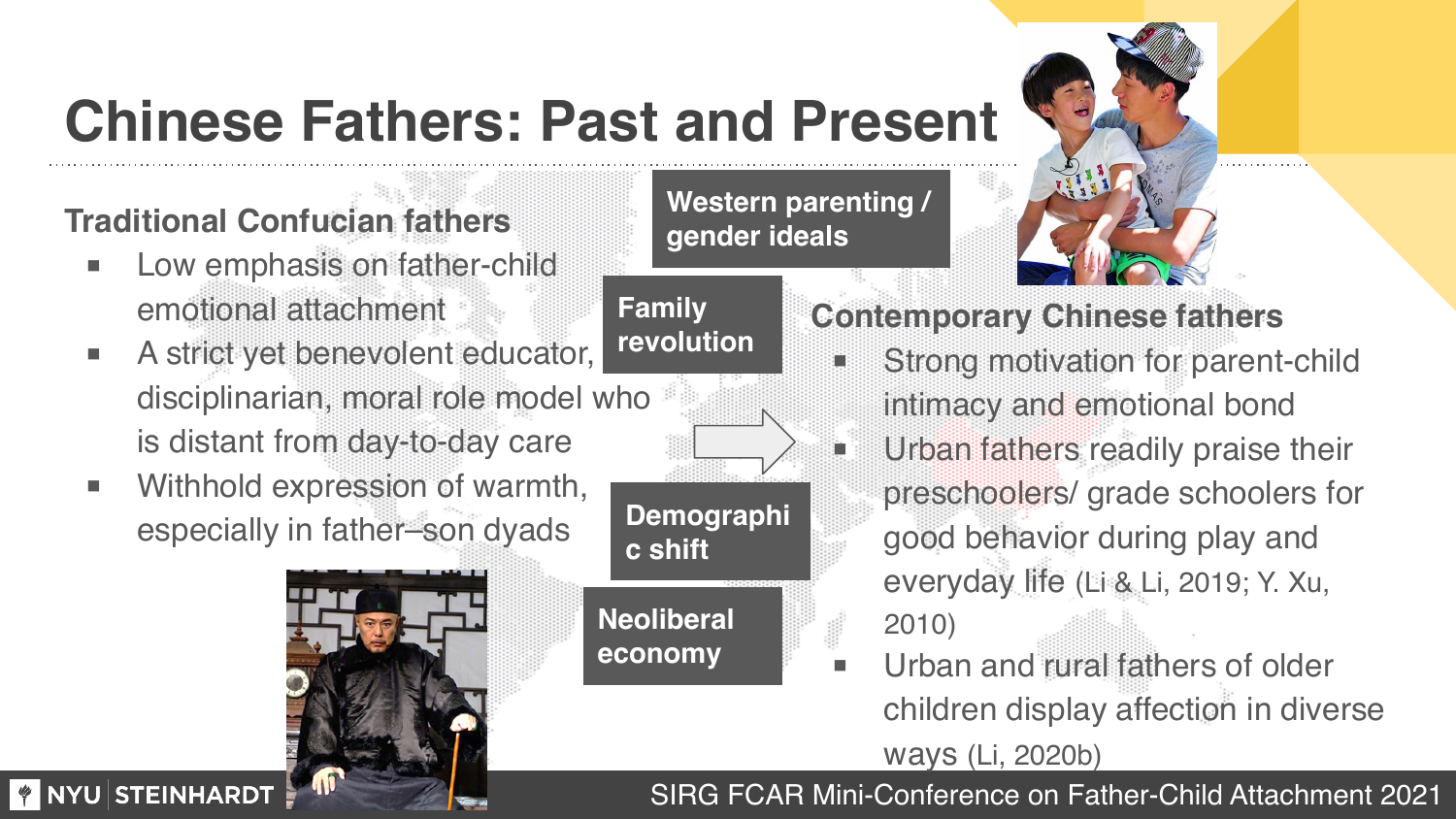### **Extant literature on father-child attachment in China**

### **General pattern**

- Consistencies with "western" literature: Secure/higher-quality attachment and positive developmental outcomes [\(Song, Thompson, & Ferrer, 2009;](https://www-sciencedirect-com.proxy.library.nyu.edu/science/article/pii/S0140197109000025) Yin, Li, & Su, 2013); father-child attachment as buffering resource against fatherchild conflict (Yin, Li, & Su, 2013) and discrimination [\(Song et al., 2020](https://journals-sagepub-com.proxy.library.nyu.edu/doi/pdf/10.1177/0272431619870604))
- Culturally specific findings: The salience of father-child attachment
- Stronger father-child attachment than mother-child attachment (Li et al., [2014](https://www-sciencedirect-com.proxy.library.nyu.edu/science/article/pii/S0191886914004322?via%3Dihub))
- Father-child attachment having greater influence than mother-child attachment [\(Pan et al., 2016](https://link-springer-com.proxy.library.nyu.edu/article/10.1007/s10826-016-0463-0); [Pan et al., 2020](https://srcd-onlinelibrary-wiley-com.proxy.library.nyu.edu/doi/pdf/10.1111/cdev.13319); [Q. Wu & Wang, 2014](https://en.cnki.com.cn/Article_en/CJFDTotal-ZLCY201404026.htm))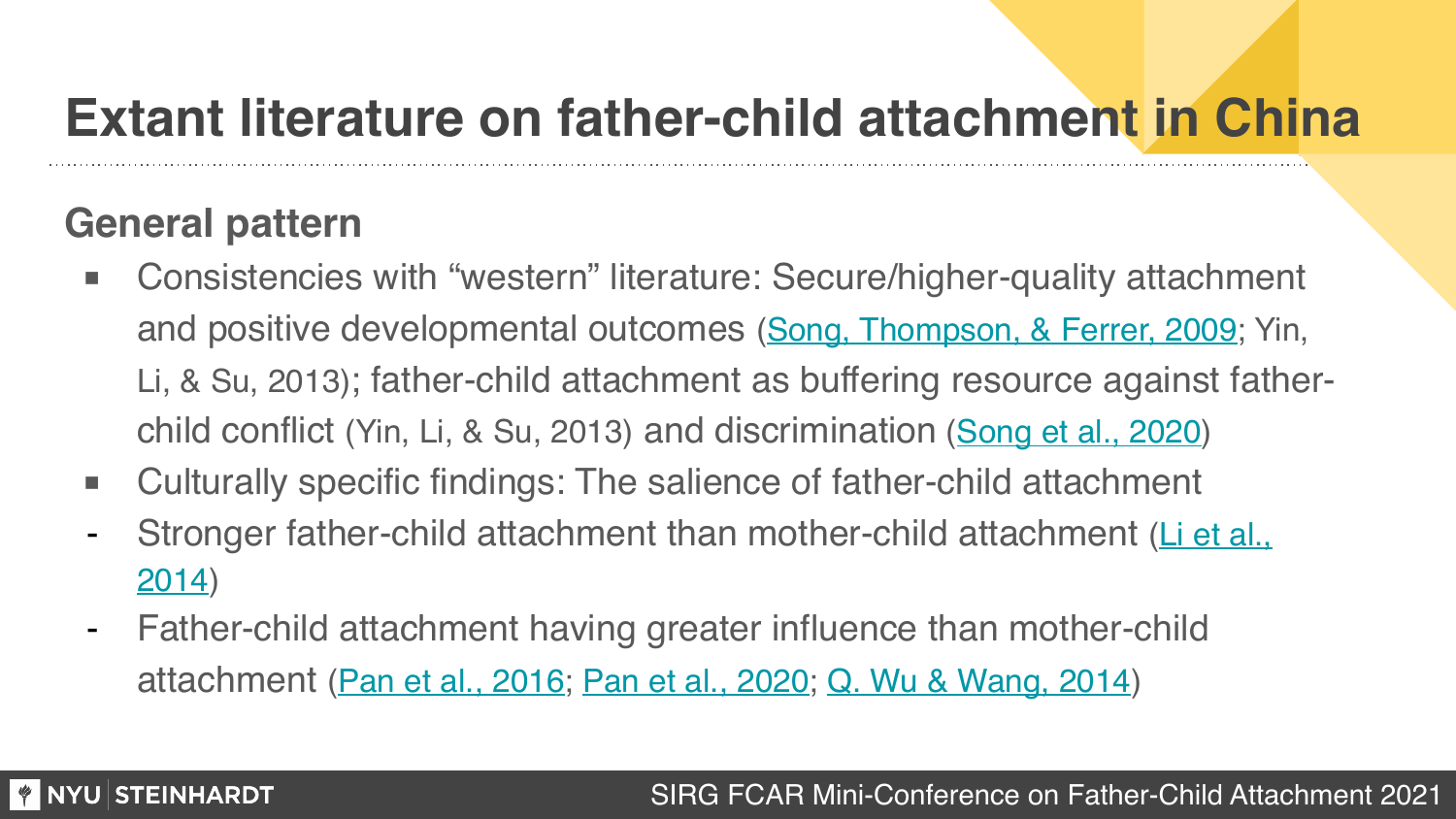### **Extant literature on father-child attachment in China**

### **Literature gap**

- Limited empirical and theoretical research on father-child attachment
- Lack of examination of the relation between paternal and maternal attachment (e.g., assumed similarity of father-child and mother-child attachment: [Bao et al., 2015;](https://www-sciencedirect-com.proxy.library.nyu.edu/science/article/pii/S0140197115001244) [Zhang et al., 2020](https://www-sciencedirect-com.proxy.library.nyu.edu/science/article/pii/S0301051120300041); [Wang, Wu, & Wang,](https://journals-sagepub-com.proxy.library.nyu.edu/doi/full/10.1177/0886260519881531)  [2019](https://journals-sagepub-com.proxy.library.nyu.edu/doi/full/10.1177/0886260519881531) as exception)
- Child-report measures (typically Inventory of Parent and Peer Attachment) among adolescents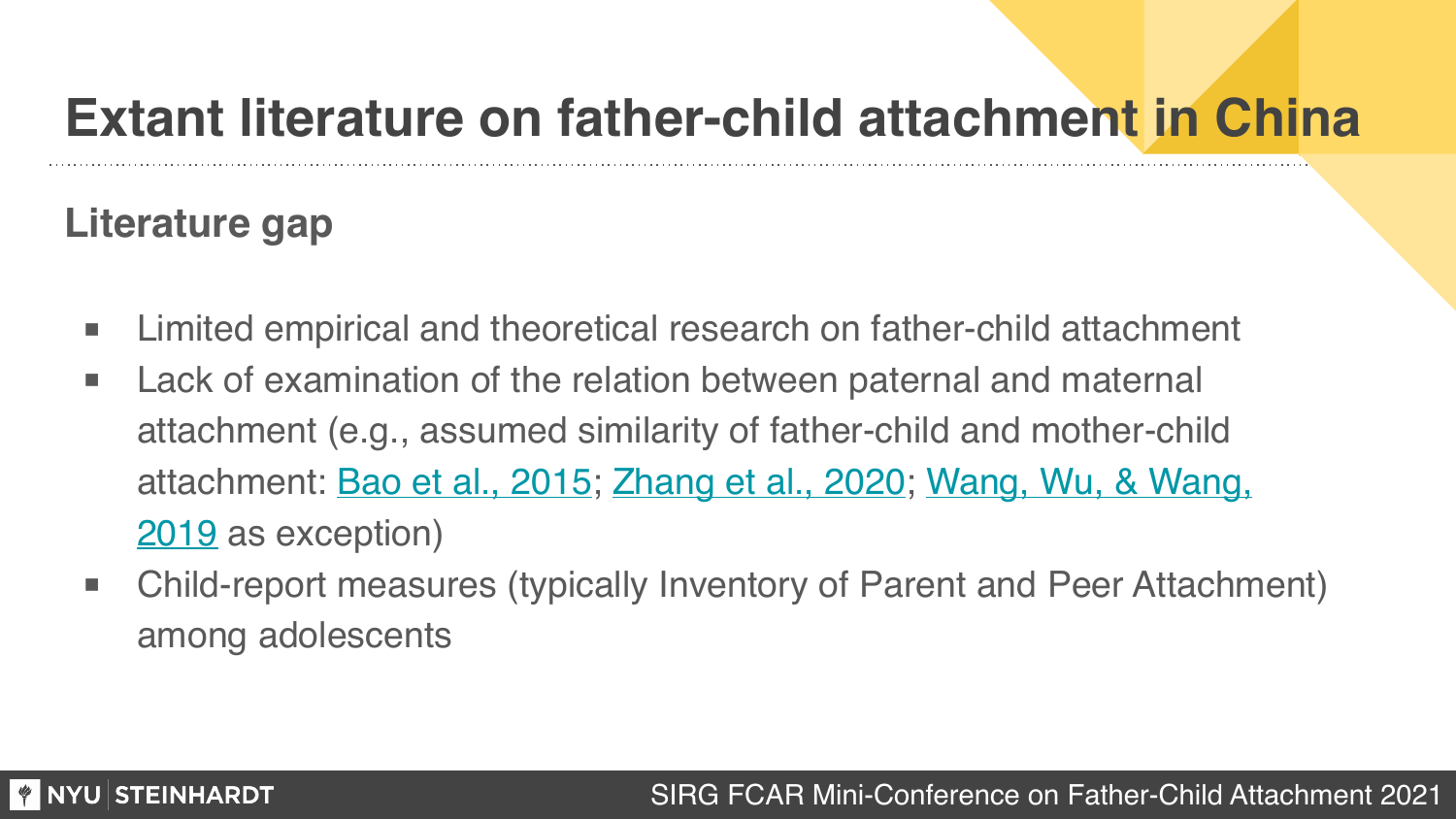## **Research questions**

- Do father-child and mother-child attachment fall under the same factor in contemporary urban Chinese families?
- Association between parent-child attachment and child development in middle/late childhood
- (Attachment Script Assessment in Chinese population)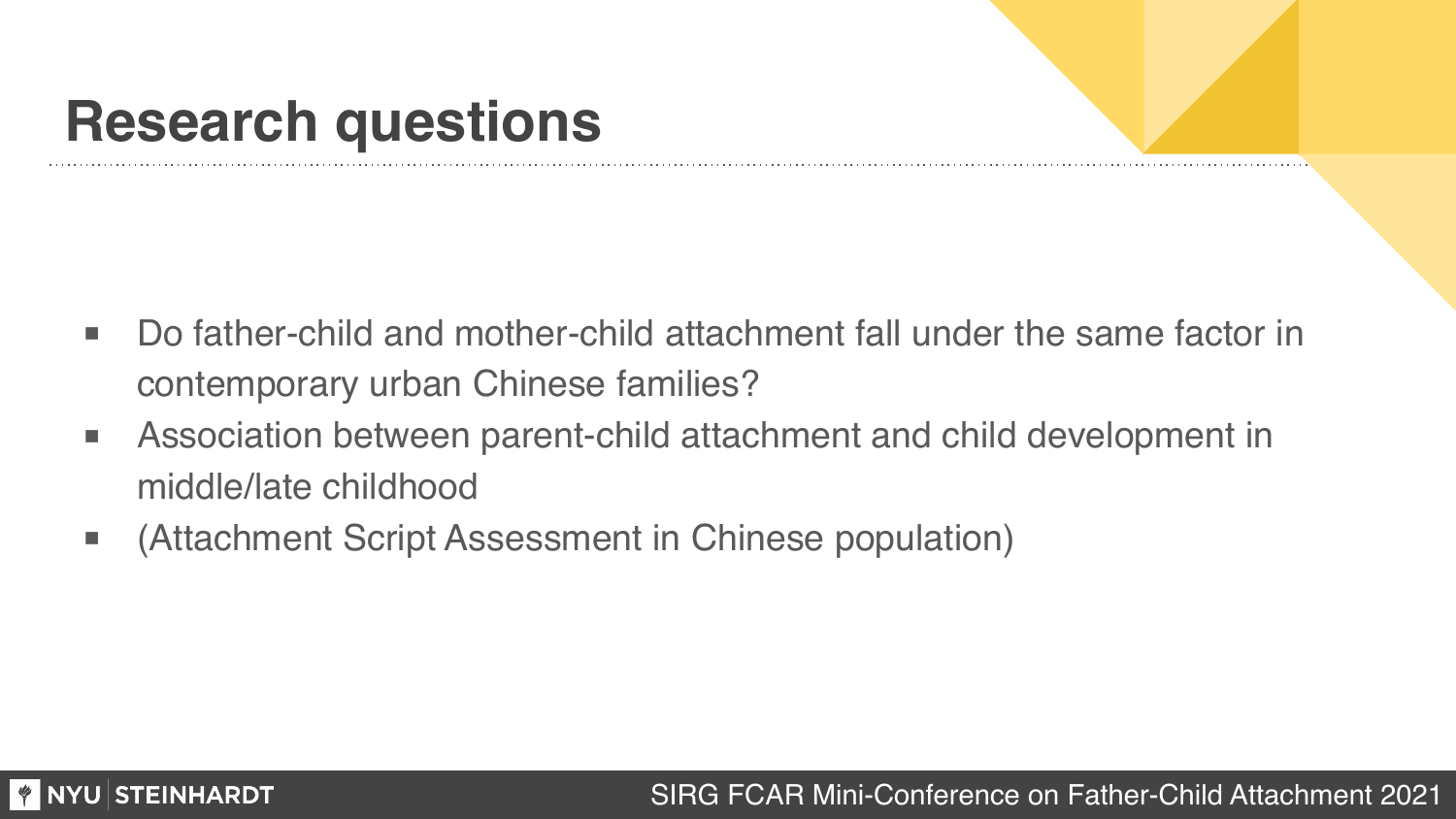## **Method**



### **Sample**

- Part of a mixed-method longitudinal study on social change, parenting, and child development in China
- ! Middle-class families from Nanjing, southeast **China**
- 268 10-year-old children (*Mean<sub>Age</sub>*=9.72, *SD*=0.23; 52.99% boys)

### **WINYU STEINHARDT**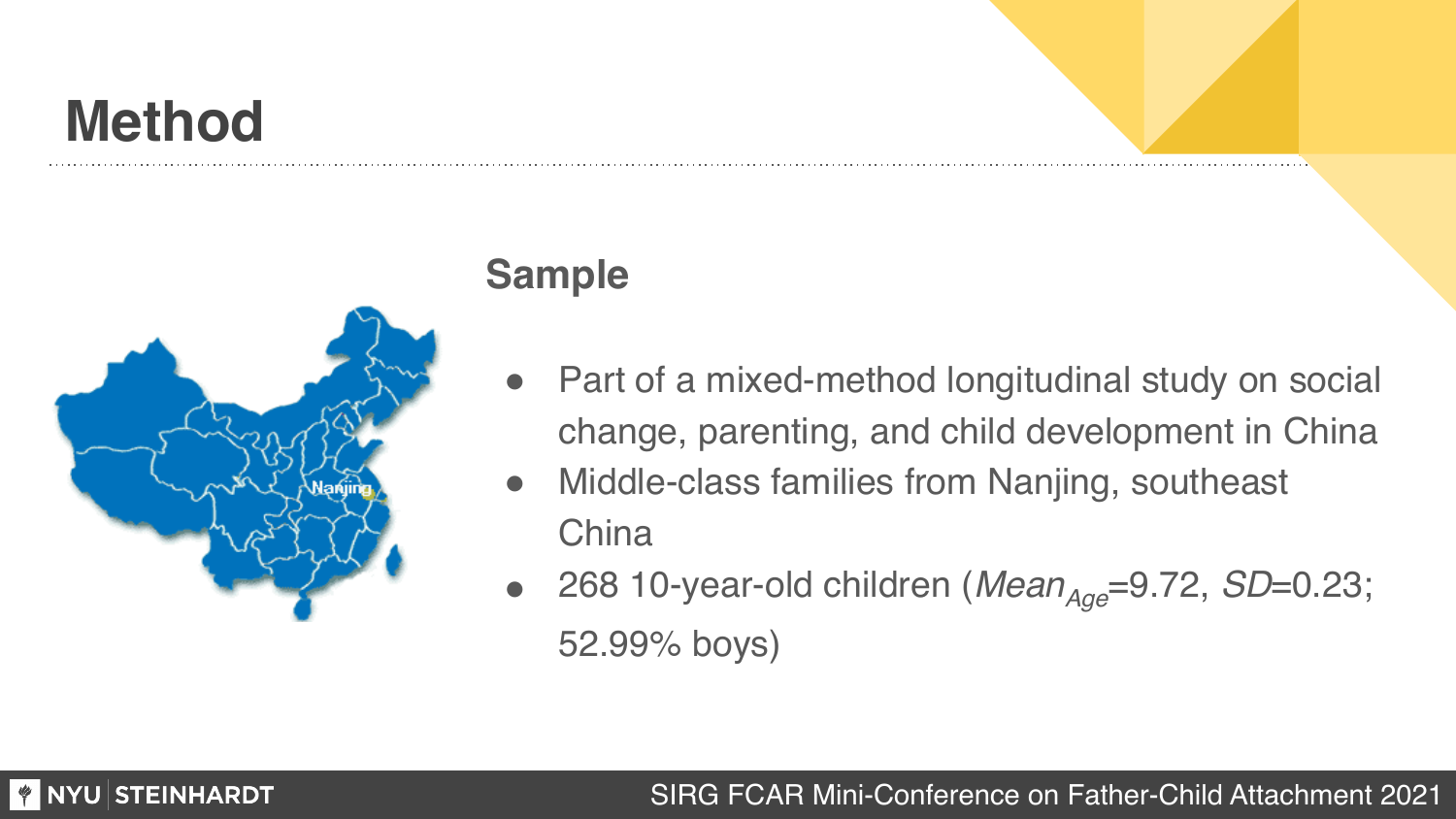## **Method**

### **Measures**

**WINYU STEINHARDT** 

- Father-child/Mother-child Attachment: Attachment Script Assessment (Waters and Rodrigues-Doolabh, 2001); 2 stories for mother/father each
- Parent-child relationship: Network of Relationships Inventory (Furman & Buhrmester, 1985)
- Prosociality: Prosocial Behavior subscale, Strengths and Difficulties Questionnaire (Goodman, 1977)
- Depression (Kovacs, 1980, Shortened Version)
- Self-esteem (Rosenberg, 1965)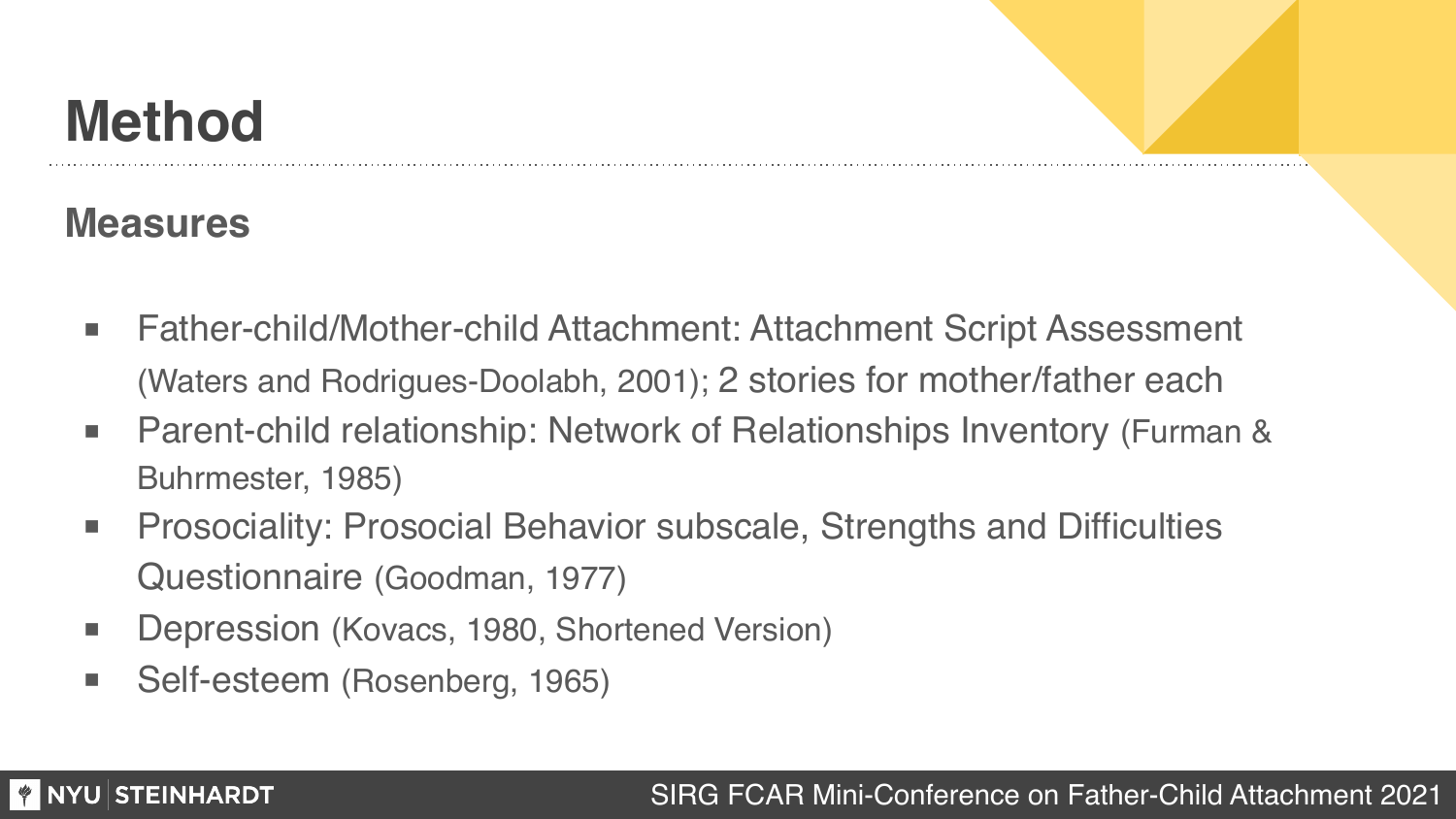## **Method**

### **Measures**

- ASA prompt for parent-child attachment; 2 mother and 2 father stories
- Scored from 1-7 (3 being neutral)

| At home           | I am worried     | Raised my head   | Time for bed |
|-------------------|------------------|------------------|--------------|
| Prepare for exam  | Dad              | Help             | Smile        |
| <b>Difficult</b>  | Read             | Speak/Say        | Sleep        |
| Mom and I         | Crowded          | Mother looks for | Hold         |
| Mall              | Lost (separated) | Toys             | Reunite      |
| Strolling/walking | Afraid           | Speak/Say        | Go home      |

#### **WINYU STEINHARDT**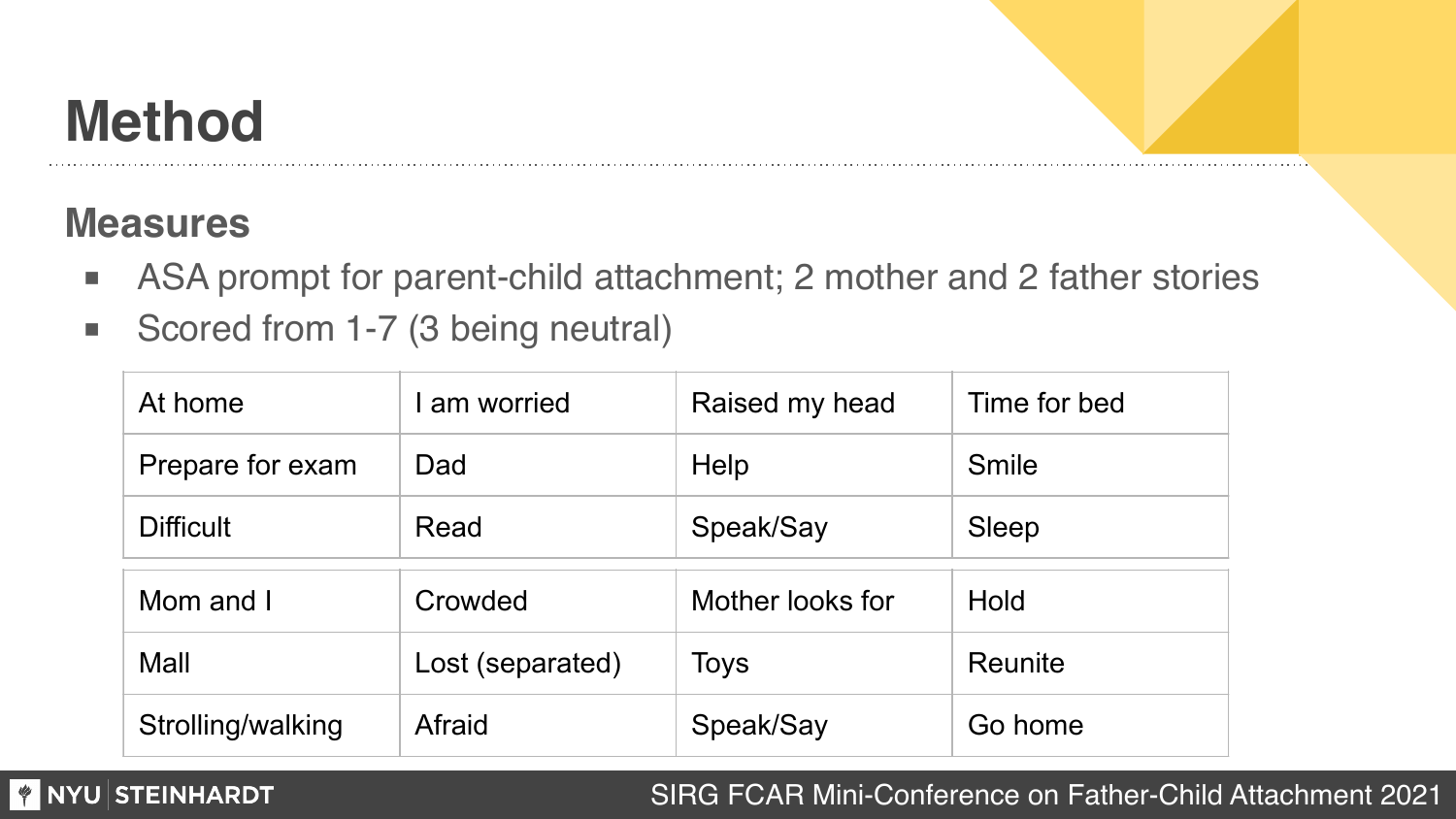## **ASA example - Mother (scored 3)**

One day <u>Mum and I</u> were in the shopping mall. Because of the crowd, Mum and I got separated. Mum was really afraid in her heart, she <u>looked here and there</u> but still couldn't find me. Finally she found me in the toy store holding a teddy bear and I said to her "I want this teddy bear." Then mum went to the cashier, bought the teddy bear, and went home happily.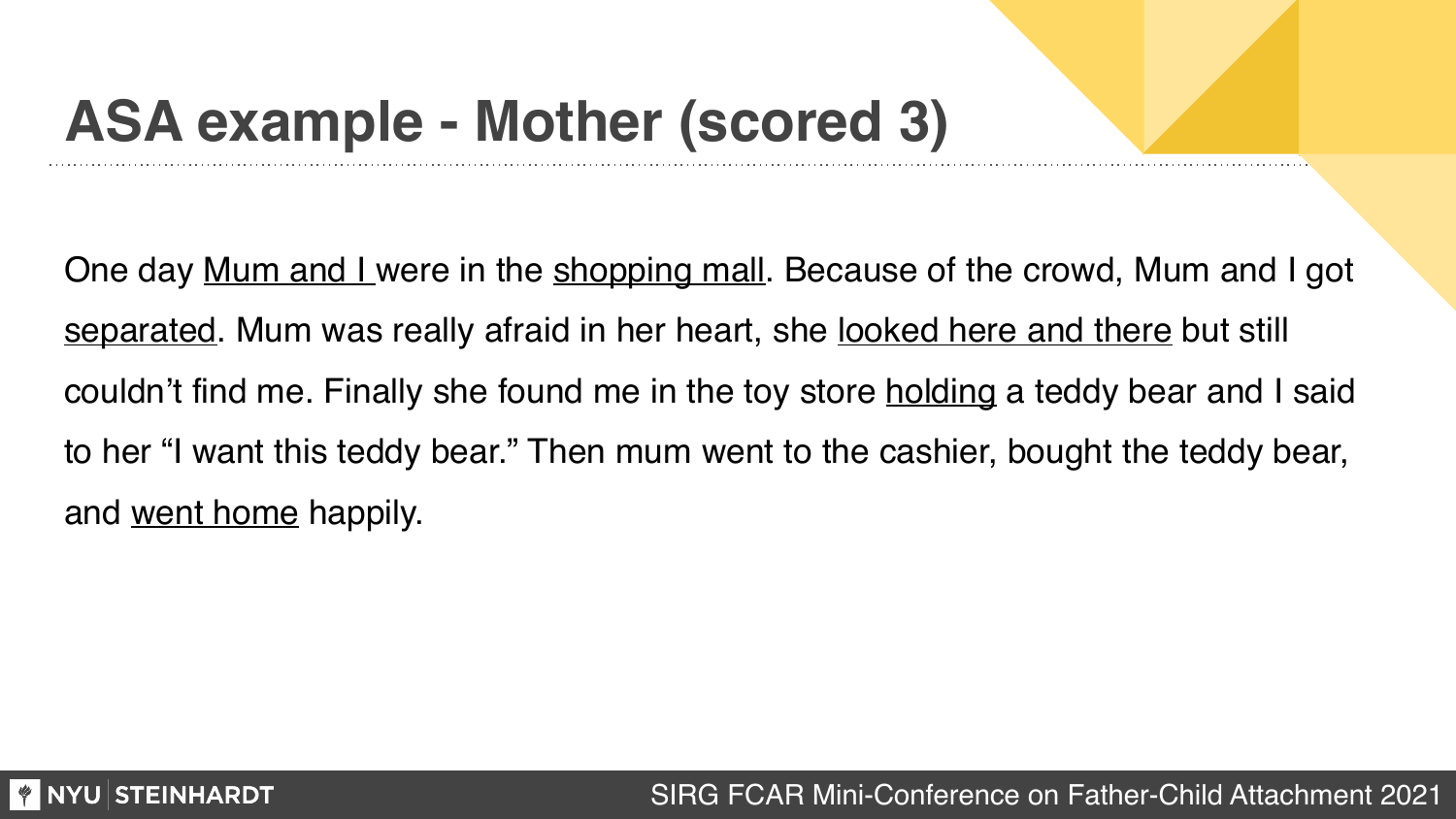## **ASA example - Father (scored 6)**

Today, I was preparing for the upcoming exam at home. The exam information distributed by the teacher this time became more and more difficult. There was always something that I could not understand. There were a few more papers left. I was really worried that I could not work well next time. For some unknown reason, it was very late after I pondered over the things. Dad came by at this time. After reading the problems, he looked up and said: "Although it is not an easy exam, you have to work hard. Don't worry about doing bad. I believe you are the best. So just do your best!" After that, he helped me sort out the knowledge. I asked him a few things I did not understand and he helped me a lot. He solved a lot of difficult questions in the exam. When it was time for bed, I smiled at him and said thank you and I felt I would definitely do well in this exam to him. Then I went to bed and had a nice and sound sleep.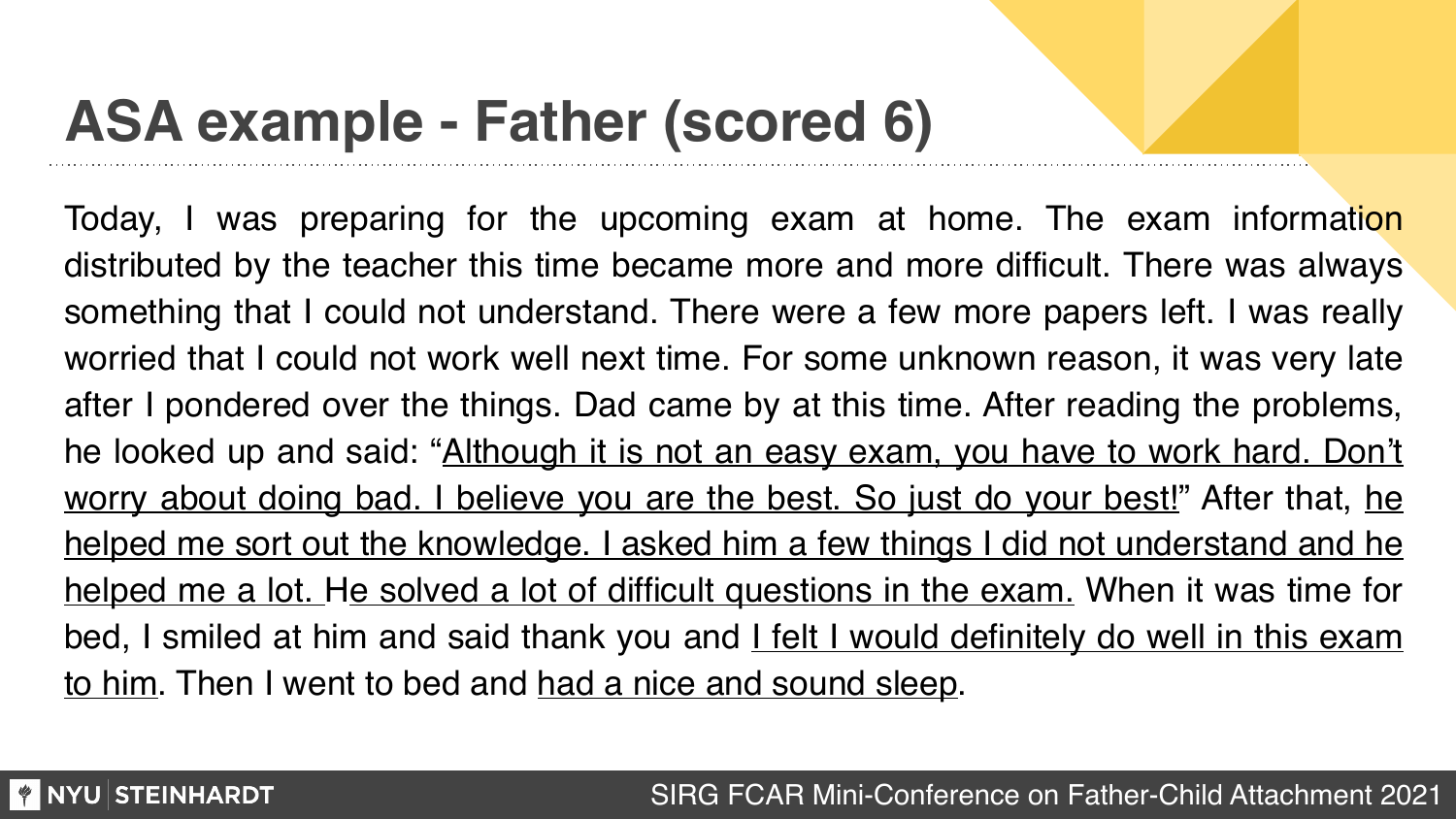## **ASA example - Father (scored 2)**

One day at home, because it was almost the final exam, Dad gave me a test, saying it's almost exam time. I thought to myself, Oh my gosh, another exam, I saw the test, oh god, a test again. Also the test was so difficult, I was worried I would get a bad grade. Dad said, the test time was one hour. I immediately started reading the question. I found that I didn't know how to solve this question, I raised my head, asked dad for help. <u>Dad said, during exams you</u> can't ask for help from parents. Finally when I finished the test, I was confused on this question. It's time for sleep, dad says, in future exams you can't ask, the same goes for exams in the exam room, I was happy, I said, I know. I nodded and finally went to sleep.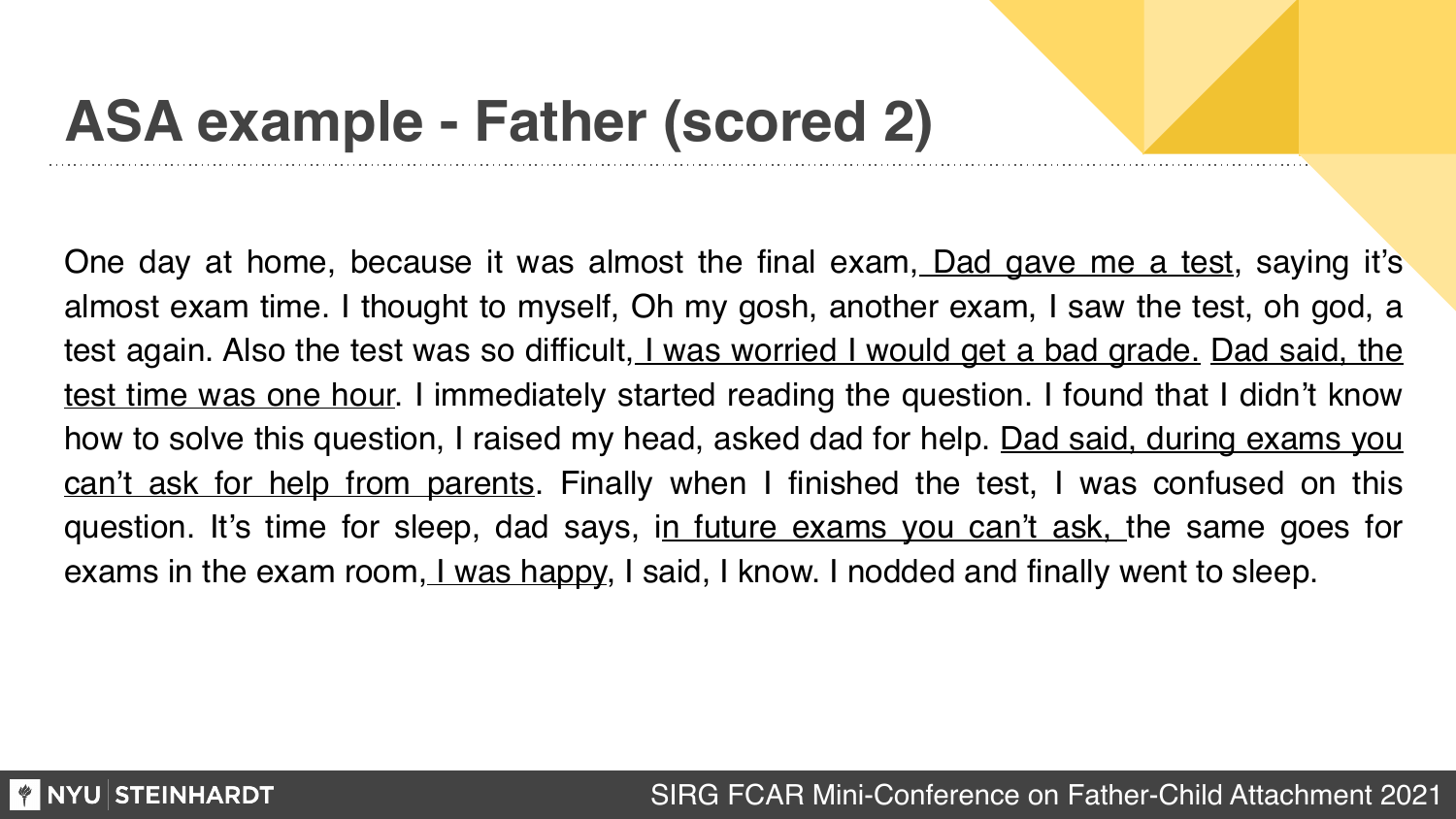# **Findings**

**Convergent validity of father-child and mother-child attachment** Latent Structure of ASA:

• CFA confirms that secure base script knowledge (ASA) is generalized across fathers and mothers

Final ASA score is the composite score of 4 stories

- $ICCs$  between 2 coders  $= .86 .93$
- ! *Mean* = 3.34, *SD*=.83
- Cronbach's alpha  $= .77$



[\(Waters et al.,](https://acamh-onlinelibrary-wiley-com.proxy.library.nyu.edu/doi/pdf/10.1111/j.1469-7610.1997.tb01545.x)  [2015](https://acamh-onlinelibrary-wiley-com.proxy.library.nyu.edu/doi/pdf/10.1111/j.1469-7610.1997.tb01545.x))

### **THE NATION STEINHARDT**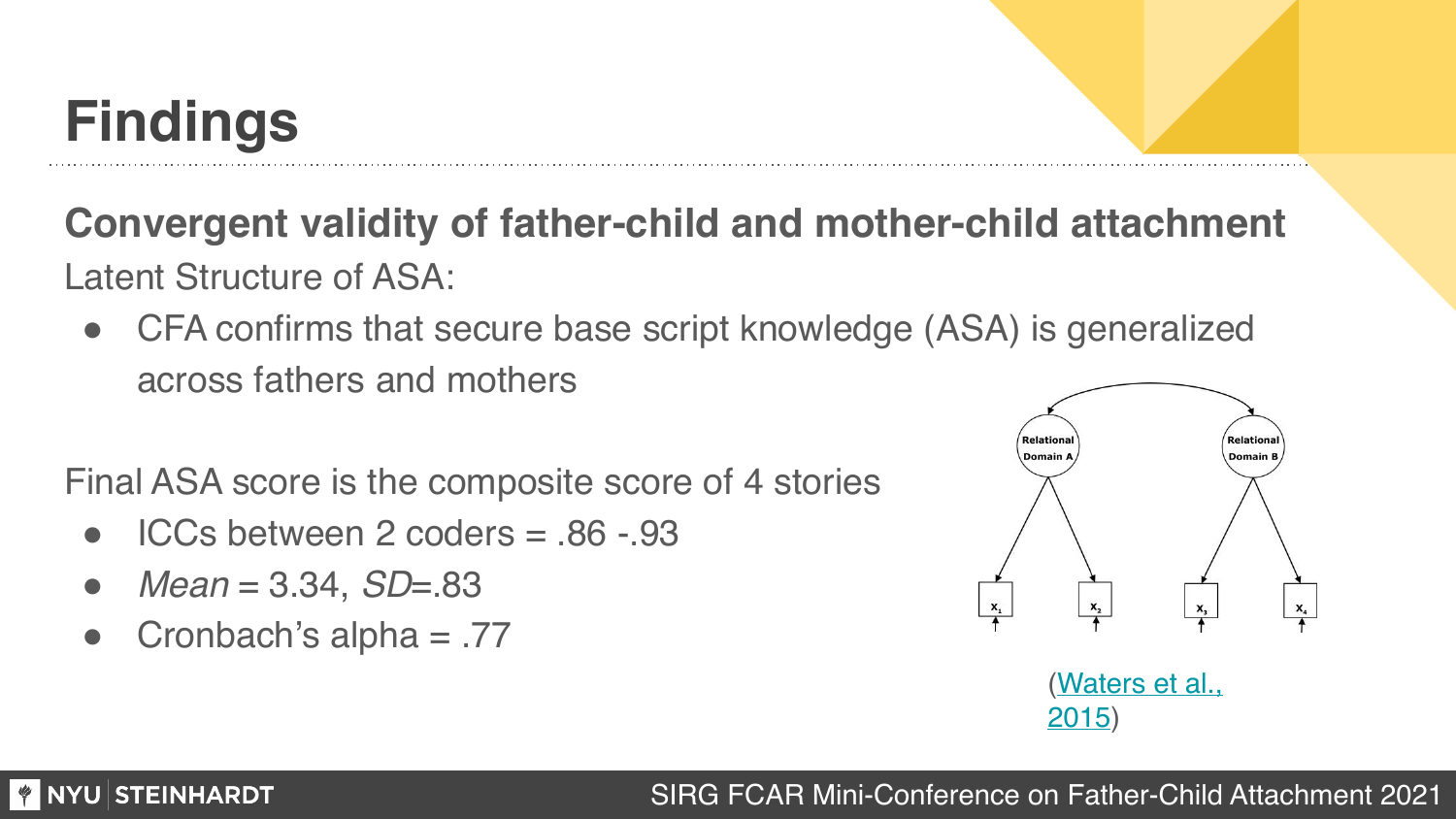# **Findings**

**Association between parent-child attachment security and prosociality**

Controlling for child gender and parental education

- ASA is associated with close relationships with fathers and mothers
	- Mother: *b*=.11, SE= .05, *p*=.034; Father: *b*=.15, SE=.06, *p*=.021.
- ! ASA not significantly associated with child's depression or self-esteem
- ! ASA is associated with child's prosocial behaviors differently for boys and girls
	- Moderation: *b*=.18, SE =.06, *p*=.005
	- Girl: *b*=-.10, SE =.04, *p*=.023; Boy: *b*=.08, SE=.05, *p*=.089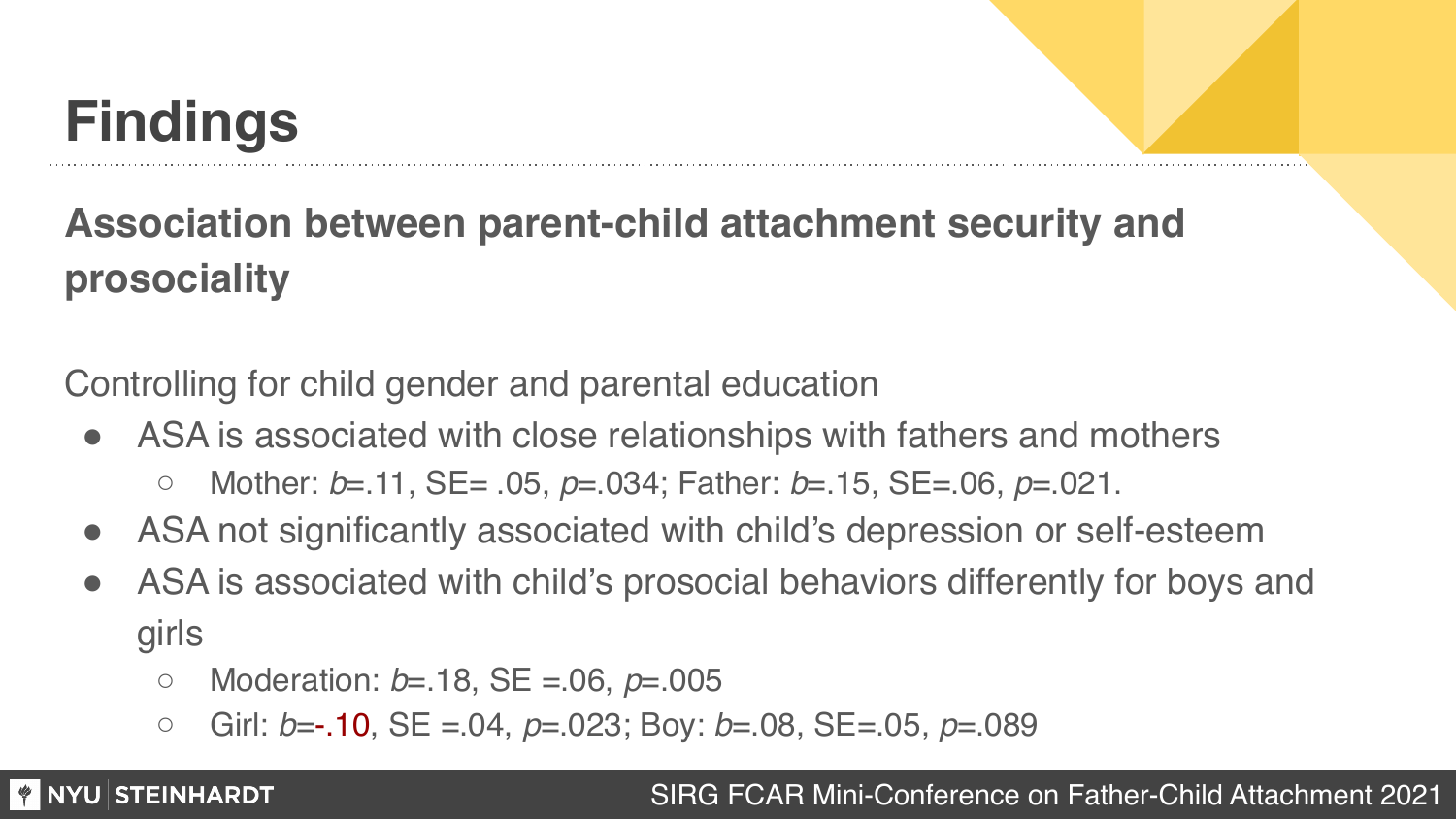## **Discussion**

### **Convergence of paternal/maternal attachment representation**

- Infancy: Attachment style is grounded in individual relationship with individual caregivers (as seen in often unrelated Strange Situation security with mother and father among infants)
- Middle/late childhood: Attachment script abstracted from prior experiences with various caregivers and becomes child's individual quality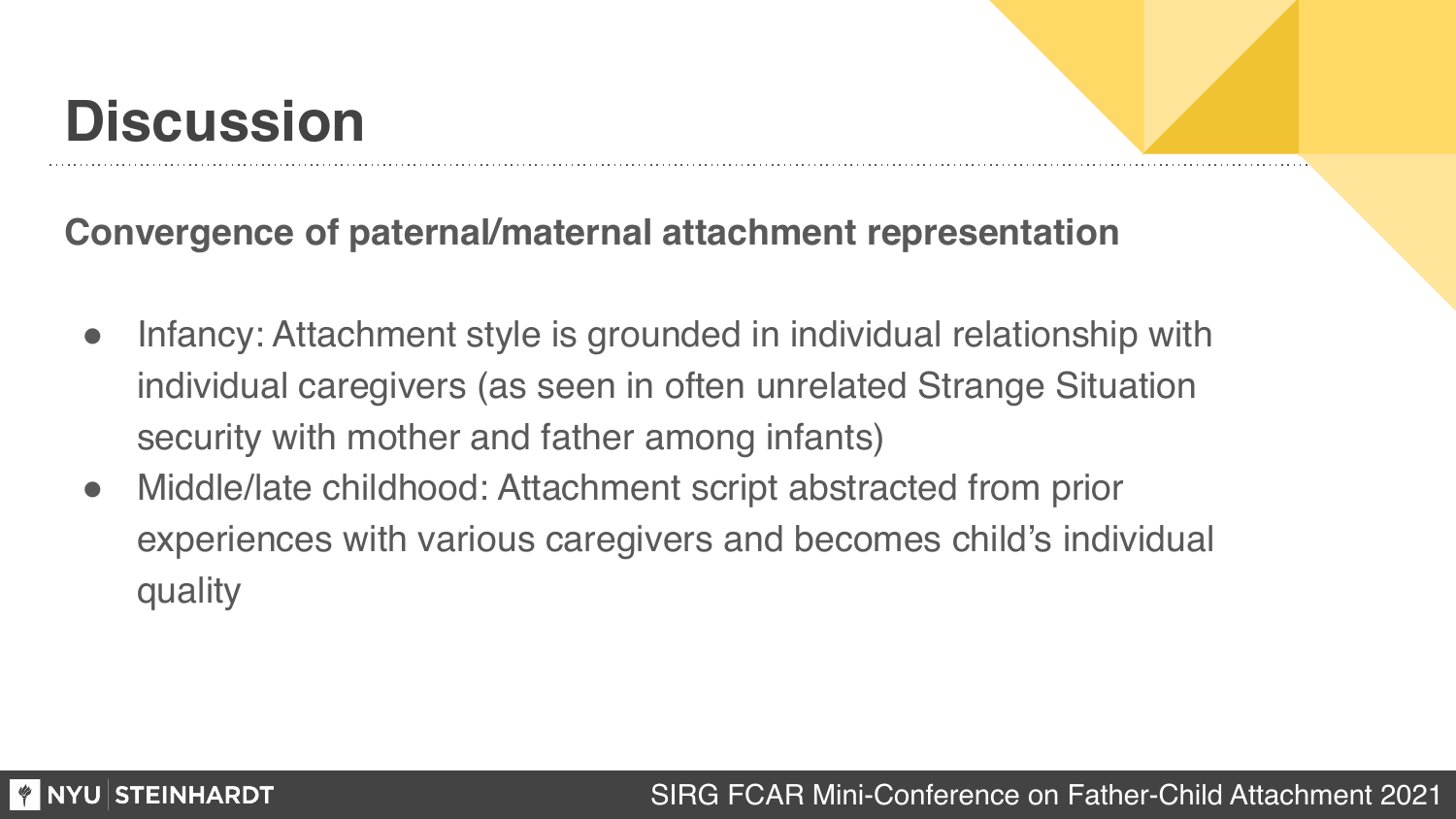## **Discussion**

**Secure attachment and gender atypicality?**

- Girls: Secure attachment may give them confidence to be more assertive (so less prosocial)
- Boys: Secure attachment may gives them confidence to be less assertive/aggressive (so more prosocial)

(cf. [Menon et al., 2017\)](https://onlinelibrary-wiley-com.proxy.library.nyu.edu/doi/pdf/10.1111/sode.12191)

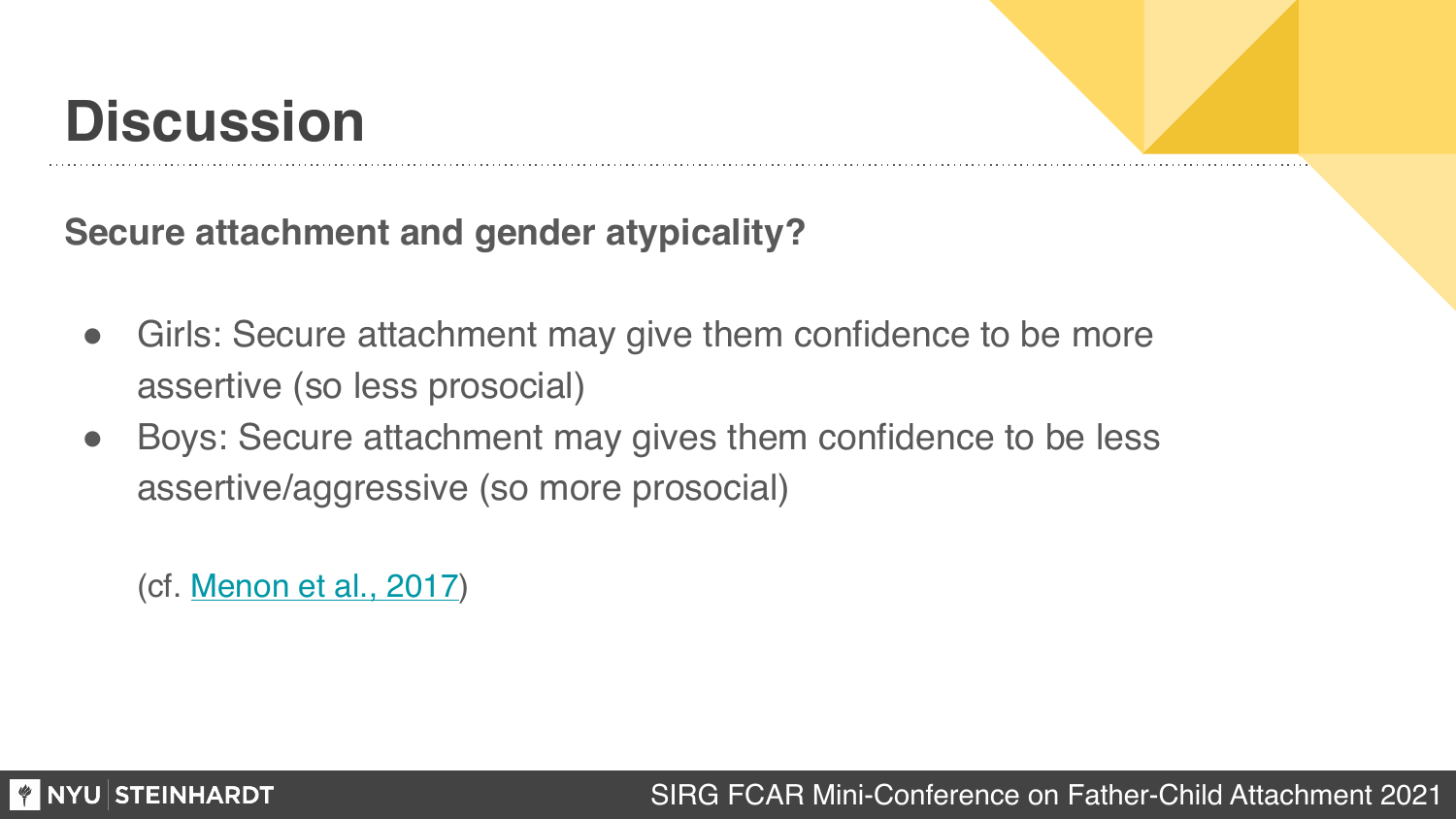### **Thank You! Questions?**



Xuan Li, xuanli@nyu.edu [Assistant Professor of Psychology](https://shanghai.nyu.edu/academics/faculty/directory/xuan-li) [New York University Shanghai](https://shanghai.nyu.edu/academics/faculty/directory/xuan-li)

**Theodore Waters, [theo.waters@nyu.edu](mailto:theo.waters@nyu.edu)** Assistant Professor of Psychology New York University Abu Dhabi

**Rui Yang, [rui.yang@nyu.edu](mailto:rui.yang@nyu.edu)** Postdoctoral Fellow New York University Abu Dhabi